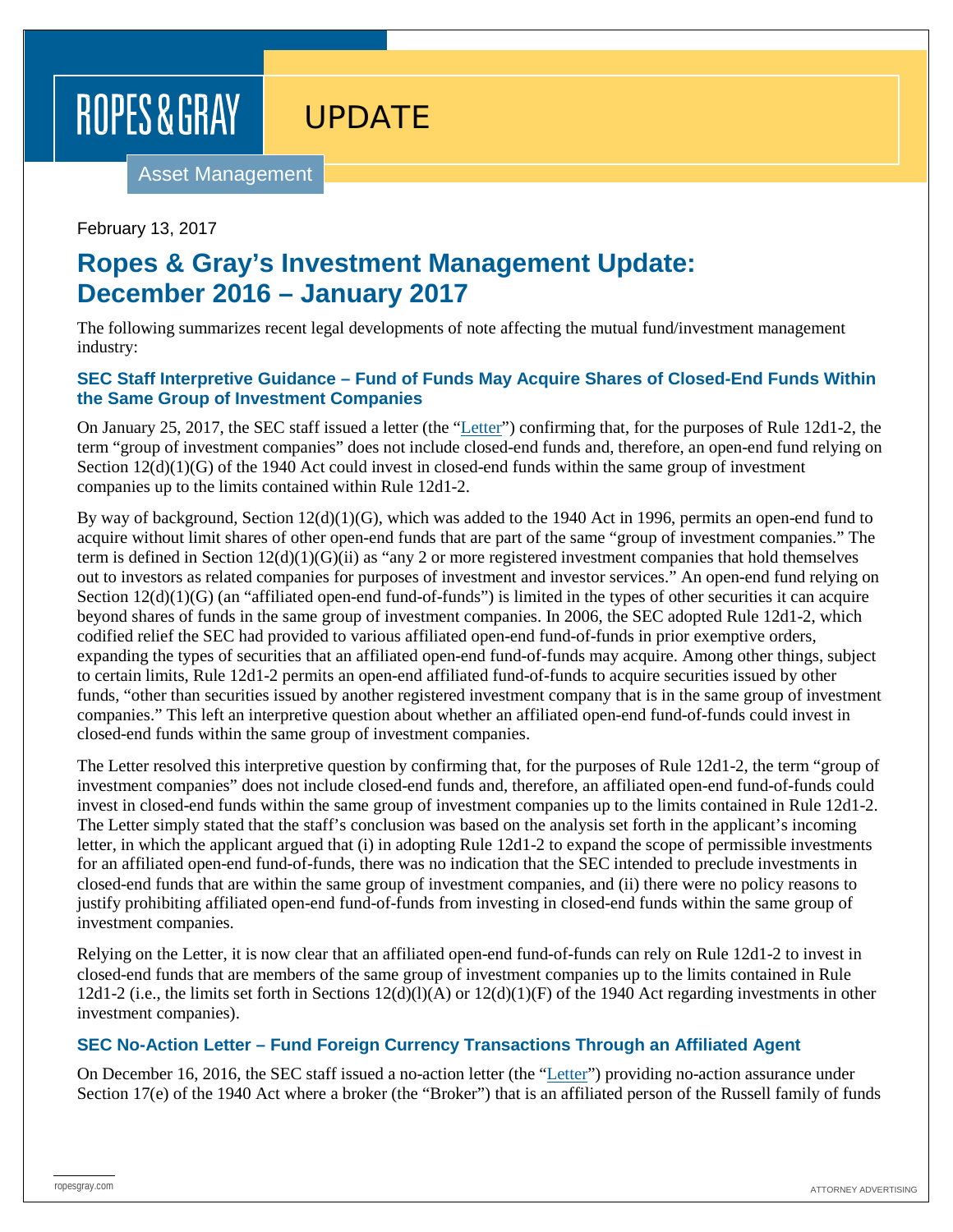UPDATE | 2

(the "Funds") received compensation from the Funds for effecting their foreign currency transactions ("FX Transactions"), within the parameters of Section 17(e)(2) or the 1940 Act.

In general, Section 17(e)(2) of the 1940 Act permits any first- or second-tier affiliated person of a fund, acting as the fund's broker, to receive commissions from the fund for effecting brokerage transactions, provided that the commissions do not exceed "the usual and customary broker's commission if the sale is effected on a securities exchange." Rule 17e-1 provides that a commission will not be deemed to exceed the usual and customary broker's commission if the commission is reasonable and fair compared to the commission "received by other brokers in connection with comparable transactions involving similar securities being purchased or sold on a securities exchange during a comparable period of time."

The Russell applicants noted in their letter to the staff (the "Incoming Letter") that in the 1998 *Drinker* no-action letter,<sup>[1](#page-1-0)</sup> the SEC staff provided no-action assurance under Section 17(e) to funds utilizing an affiliated broker to effect FX Transactions, based on representations that all such transactions would be conducted in accordance with certain procedures that would satisfy the requirements of Rule 17e-1. *Drinker* also was based on a representation that the Rule 17e-1 procedures would permit a fund to use an affiliated broker only when the price obtained for an FX Transaction, plus the affiliated broker's commission, was at least as favorable as the price contemporaneously quoted by an independent source previously selected by the fund's trustees. The Incoming Letter contended that these conditions were unworkable in the foreign exchange market where most of the participants are principals acting for their own accounts and where there is limited price and commission transparency. Accordingly, the Incoming Letter proposed variations of the Rule 17e-1 procedures approved in *Drinker*.

In the Letter, the staff repeated the Incoming Letter's description of the foreign exchange market and the apparent difficulties in satisfying the representations in *Drinker*. However, instead of approving the Incoming Letter's proposed Rule 17e-1 procedures, the staff stated:

Although we express no view as to whether the procedures you describe satisfy the requirements of Section  $17(e)(2)$  and Rule 17e-1, we note that any such procedures must be reasonably designed to address the concerns that Section 17(e) was intended to address, including the potential that RICs might be managed and operated in the interest of the adviser and its affiliated persons, rather than in the interest of RIC shareholders . . . We further confirm that the procedures described in *Drinker* do not represent the sole means by which [the Broker] may satisfy the requirements of Section 17(e)(2) and Rule 17e-1.

The Letter is helpful to similarly situated fund complexes in getting past the unworkable *Drinker* conditions. However, because the staff did not expressly approve of the Rule 17e-1 procedures proposed in the Incoming Letter, a fund complex may have to proceed cautiously in creating its own set of workable procedures.

### **FINRA Exempts Fund MDFP in Reports from Filing Requirements**

On January 9, 2017, [amendments](http://finra.complinet.com/en/display/display.html?rbid=2403&element_id=12626) to FINRA Rule 2210 (Communications with the Public) (the "Rule") became effective. Prior to that date, the Rule required the management's discussion of fund performance ("MDFP") in a fund's annual or semi-annual report to shareholders to be filed with FINRA if the report was also distributed or made available to prospective investors by member firms. FINRA's rationale for requiring the MDFP to be filed was that such use made the MDFP promotional material. FINRA now believes that the MDFP presents less risk to investors than other types of promotional communications concerning registered funds because the MDFP focuses on the fiscal period covered by the shareholder report instead of containing promotional content. Accordingly, as amended, the Rule excludes the MDFP from the Rule's filing requirements by adding of an express exclusion for annual or semi-annual reports that have been filed with the SEC in compliance with applicable requirements.

<span id="page-1-0"></span><sup>&</sup>lt;sup>1</sup> Drinker Biddle & Reath LLP, SEC Staff No-Action Letter (pub. avail. Dec. 18, 1998).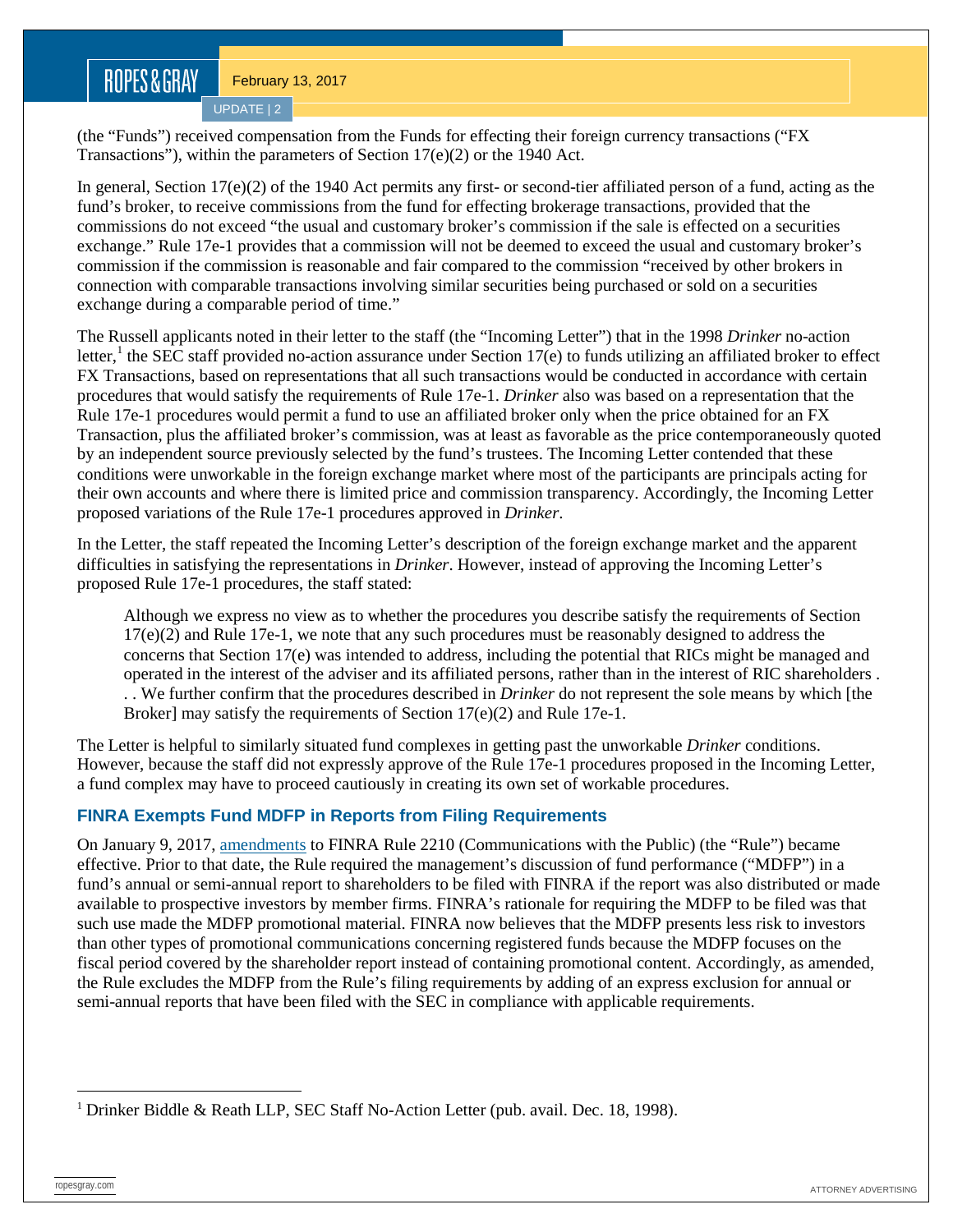UPDATE | 3

### **Bankruptcy Court Requires Disclosure of Private Funds' 10-Percent Owners**

In a December 9, [2](#page-2-0)016 ruling, in *In re Motors Liquidation Co.*,<sup>2</sup> the United States Bankruptcy Court for the Southern District of New York denied the motion of a group of creditor private funds and registered funds (the "Funds") seeking to redact or seal the names of parties holding 10 percent or more of the Funds' equity interests from their corporate ownership statements and required them to disclose the ownership information in a public filing without redactions.

Federal Bankruptcy Rule 7007.1 requires non-debtor corporate parties in adversary proceedings to file a corporate ownership statement that identifies any parties who directly or indirectly hold 10 percent or more of the corporate parties' equity. Under local bankruptcy rules in New York, partnerships and joint ventures, along with corporations, must file corporate ownership statements when they are parties to an adversary proceeding. The Funds argued that a public filing including the identities of their investors would reveal information about the commercial operations of their business and should be treated as confidential commercial information under section 107(b) of the Bankruptcy Code, which protects such information from disclosure.

In denying the Funds' motion, the court noted that the court must protect confidential commercial information under section 107(b) and that this requires a determination whether movants in a particular case have shown that the information they seek to protect is properly classified as confidential commercial information. Judge Glenn, citing his own opinion in an earlier case, held that for otherwise sensitive information to be considered confidential commercial information, it must be "so critical to the operations of the entity seeking the protective order that its disclosure will unfairly benefit the entity's competitors." A moving party, the court noted, must show an "extraordinary circumstance or compelling need" for the court to grant an exception to the public's right of open access and instead protect the confidentiality of the information required to be disclosed. Without ruling on whether the identities of the owners of 10 percent or more of the equity interests of a party in an adversary proceeding can ever be considered confidential commercial information, the court found that the Funds had not met their burden of proof.

The *Motors Liquidation* court stated its belief that the local bankruptcy rule applicable in the Southern District of New York that requires disclosure from partnerships and joint ventures "clarifies" Bankruptcy Rule 7007.1, which only expressly requires disclosure from corporations. However, courts in districts lacking local rules that expressly require disclosure from partnerships may not require disclosure from investment funds organized as partnerships, and bankruptcy judges may not all share Judge Glenn's very narrow view of the scope of "confidential commercial information" entitled to protection. Nevertheless, private funds commencing or responding to adversary proceedings in bankruptcy court should be prepared for the possibility that they may be required to make public disclosure of their principal investors.

# **Regulatory Priorities Corner**

The following brief updates exemplify trends and areas of current focus of relevant regulatory authorities:

### **SEC 2016 Examination Priorities**

The National Examination Program, which is administered by the SEC's Office of Compliance Inspections and Examinations ("OCIE"), recently published its Examination Priorities for 2017 (the "2017 Exam Priorities"). In the 2017 Exam Priorities, OCIE listed the following priorities that are worthy of note:

• OCIE will continue to examine exchange-traded funds ("ETFs") for compliance with the conditions of SEC exemptive relief from various provisions of the federal securities laws and other regulatory requirements. The examinations also will focus on ETFs' sales strategies, trading practices and disclosures, and the suitability of broker-dealers' recommendations to purchase ETFs with niche strategies.

<span id="page-2-0"></span> <sup>2</sup> *In re Motors Liquidation Co.*, 561 B.R. 36 (Bankr. S.D.N.Y. 2016).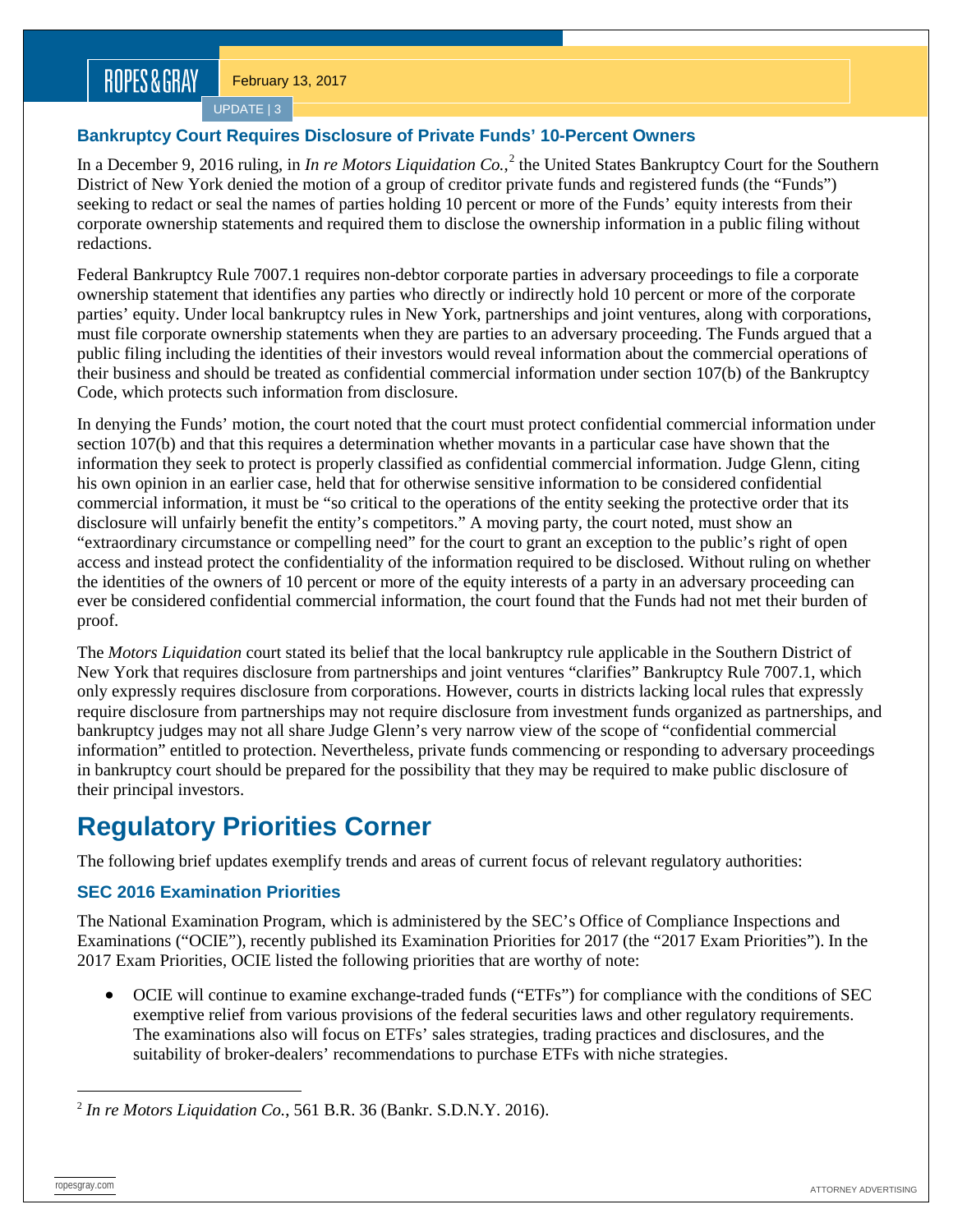UPDATE | 4

- OCIE will continue its examinations of broker-dealers' and investment advisers' cybersecurity programs, include testing and assessing how well firms have implemented cybersecurity procedures and controls.
- Beginning in October 2016, money market funds have been required to comply with certain 2014 amendments to Rule 2a-7 that are intended to address redemption or "run" risks. OCIE will examine money market funds for compliance with the amended rules. The examinations are likely to include evaluations of board oversight of fund compliance with the amended rules and reviews of policies and procedures concerning money market fund stress-testing and periodic reporting of information to the SEC.
- OCIE will examine advisers and broker-dealers that offer investment advice through automated or digital platforms, including "robo-advisers." These examinations will focus on compliance programs, marketing, formulation of investment recommendations, data protection and disclosures relating to conflicts of interest.

### **Valuation of Pre-IPO Issuers**

According to press reports, the SEC has recently contacted several mutual fund managers to request information regarding how the funds value non-publicly traded securities issued by private technology companies such as Uber Technologies Inc. and Airbnb Inc. Although the SEC declined to comment on the matter, the SEC reportedly is concerned that there are no uniform methods for valuing such securities and that methodologies that utilize values of public companies as benchmarks are inappropriate in this context.

### **Other Developments**

Since the last issue of our Investment Management Update, we have also published the following separate Alerts of interest to the investment management industry:

### [President Signs Memorandum Requiring Further Review of DOL Fiduciary Rule](https://www.ropesgray.com/newsroom/alerts/2017/02/President-Signs-Memorandum-Requiring-Further-Review-of-DOL-Fiduciary-Rule.aspx)

February 6, 2017

On February 3, 2017, President Trump signed a presidential memorandum directing the U.S. Department of Labor (the "DOL") to examine its new fiduciary rule. (For details on the fiduciary rule, see our prior [Alert,](https://www.ropesgray.com/newsroom/alerts/2016/April/DOL-Issues-Conflict-of-Interest-Rule-on-Investment-Advice-Fiduciary-Net-Will-Widen-on-April-10-2017.aspx) and, for details on the related DOL-issued FAQs, see our prior [Alert on the First FAQ](https://www.ropesgray.com/newsroom/alerts/2016/October/DOL-Issues-First-Interpretative-Guidance-on-New-Fiduciary-Rule.aspx) and [Alert on the Second FAQ.](https://www.ropesgray.com/newsroom/alerts/2017/01/DOL-Issues-Additional-Interpretative-Guidance-on-New-Fiduciary-Rule.aspx)) Contrary to initial reports based on a leaked draft memorandum, the final memorandum does not delay the applicability date of the rule (April 10, 2017). However, following the signing of the memorandum, the acting U.S. Secretary of Labor issued a statement that the DOL will consider its legal options for delay.

#### [ESMA issues common principles for UCITS share classes](https://www.ropesgray.com/newsroom/alerts/2017/02/ESMA-issues-common-principles-for-UCITS-share-classes.aspx)

February 1, 2017

The European Securities and Markets Authority ("ESMA") published on January 30, 2017 an opinion on the use by EU UCITS funds of share classes, outlining four key principles that all UCITS funds must follow when setting up different share classes, and considering whether certain existing share class hedging techniques comply with such principles. The opinion particularly impacts share classes that use a derivative to hedge against a particular risk.

The opinion is addressed to national regulators. It is does not bind funds or national regulators, but it is expected that the FCA and other regulators will follow it, to the extent their existing practice diverges.

#### [UK FCA to Extend AIFMD Annex IV Reporting to Master Funds](https://www.ropesgray.com/newsroom/alerts/2017/01/UK-FCA-to-extend-AIFMD-Annex-IV-Reporting-to-Master-Funds.aspx)

#### January 31, 2017

Non-EU Alternative Investment Fund Managers (AIFMs) that currently complete "Annex IV" regulatory reporting with the FCA in respect of feeder funds are not required to complete the Annex IV report in respect of the master fund, on the condition that the master fund is a non-EEA fund and is not marketed in the EEA. As a result, non-EEA managers of master-feeder structures often do not need to satisfy Annex IV reporting in respect of the master fund.

The FCA announced on January 25, 2017 a change to this position. With effect from June 29, 2017, the FCA will require non-EEA AIFMs also to complete Annex IV in respect of the master fund, regardless of whether or not the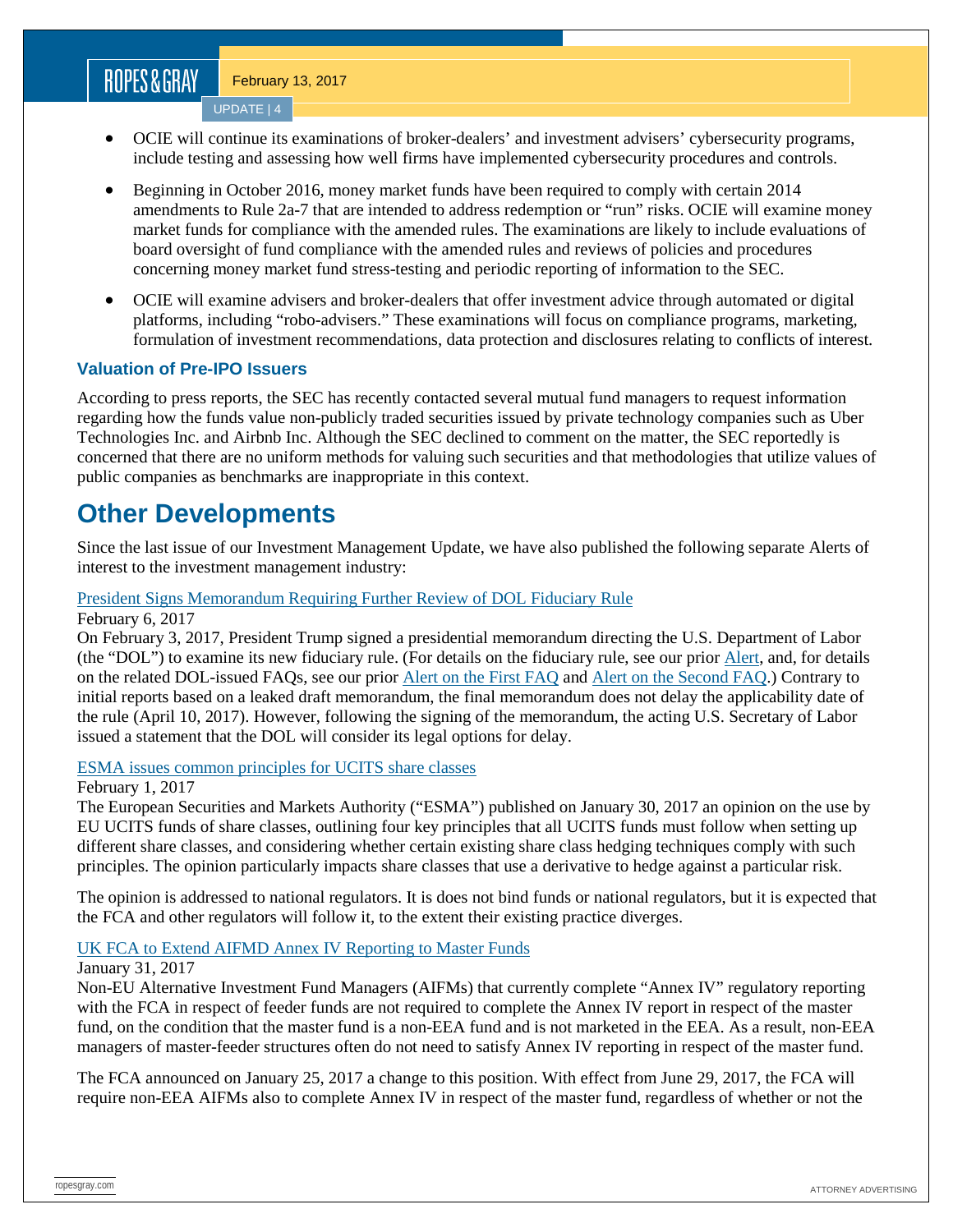UPDATE | 5

master fund was marketed in the EEA. This change only applies to an AIFM that currently reports information to the FCA on a quarterly basis – so it does not apply to an AIFM that reports either on a half-yearly basis or to most private equity fund AIFMs that report on a yearly basis.

### [DOL Fiduciary Rule Compliance—SEC Says Brokers Can Impose Their Own Commissions on Sales of "Clean"](https://www.ropesgray.com/newsroom/alerts/2017/01/DOL-Fiduciary-Rule-Compliance-SEC-Says-Brokers-Can-Impose-Their-Own-Commissions-on-Sales-of-Clean.aspx)  [Fund Shares](https://www.ropesgray.com/newsroom/alerts/2017/01/DOL-Fiduciary-Rule-Compliance-SEC-Says-Brokers-Can-Impose-Their-Own-Commissions-on-Sales-of-Clean.aspx)

### January 30, 2017

On January 11, 2017, the SEC staff issued a no-action letter to Capital Research and Management Company in which the staff confirmed that the restrictions of Section 22(d) of the 1940 Act do not apply to a broker-dealer when, as agent on behalf of its customers, the broker-dealer charges its customers commissions for effecting transactions in "Clean Shares" of a fund. Clean Shares are a class of shares of a fund that are offered without any front-end loads, deferred sales charge or other asset-based fees for sales or distribution. The offering of Clean Shares is one strategy that fund families have been exploring to simplify intermediaries' compliance with the Department of Labor's "conflict of interest" or "fiduciary" rule.

### [Upcoming Deadline for Form SHC -](https://www.ropesgray.com/newsroom/alerts/2017/01/Upcoming-Deadline-for-Form-SHC-Holdings-of-Foreign-Securities.aspx) Holdings of Foreign Securities

### January 19, 2017

Recently, the Department of the Treasury released the final instructions for the reporting requirements of the Treasury International Capital Benchmark Form SHC for the 2016 calendar year. Form SHC is filed every five years with the Federal Reserve Bank of New York. Data as of December 31, 2016 must be submitted no later than March 3, 2017.

### CFTC [Adopts Amended Position Limit Aggregation Rules –](https://www.ropesgray.com/newsroom/alerts/2017/01/CFTC-Adopts-Amended-Position-Limit-Aggregation-Rules-Action-by-Asset-Managers-May-Be-Required.aspx) Action by Asset Managers May Be Required January 13, 2017

The U.S. Commodity Futures Trading Commission (the "CFTC") has issued amended aggregation rules for determining compliance with speculative position limits established by the CFTC in futures contracts and options thereon. The amended rules largely continue the CFTC's existing aggregation policy, which generally requires that a person aggregate all positions in accounts or funds for which a person directly or indirectly either controls trading or holds a 10% or greater ownership interest, as well as the positions of any other person with whom the person trades pursuant to an express or implied agreement. The amended rules retain modified versions of existing exemptions from aggregation, create several additional exemptions, newly require aggregation for substantially identical trading strategies, and impose a filing requirement to rely on certain exemptions. These rules apply to all market participants, regardless of their registration status. Accordingly, asset managers, including managers of private funds, registered investment companies, hedge funds and multi-manager complexes, should assess their compliance with the amended rules. *Asset managers that intend to rely on an exemption from the federal aggregation requirements may need to file a notice with the CFTC by February 14, 2017.*

### [SEC Issues Guidance on Fund Changes Intended to Simplify Compliance with the Department of Labor's "Conflict](https://www.ropesgray.com/newsroom/alerts/2016/December/SEC-Issues-Guidance-on-Fund-Changes-Intended-to-Simplify-Compliance-with-the-Department-of-Labors.aspx)  [of Interest" Rule](https://www.ropesgray.com/newsroom/alerts/2016/December/SEC-Issues-Guidance-on-Fund-Changes-Intended-to-Simplify-Compliance-with-the-Department-of-Labors.aspx)

#### December 28, 2016

On December 15, 2016, the SEC's Division of Investment Management issued a Guidance Update titled, Mutual Fund Fee Structures (the "Guidance," available here). The Guidance focuses on disclosure issues and procedural requirements arising from (i) funds offering intermediary-specific variations (including waivers) of their sales loads, and (ii) funds offering a new share class. Both of these strategies are being contemplated by fund families to simplify intermediaries' compliance with the Department of Labor's "conflict of interest" or "fiduciary" rule (described in Ropes & Gray's Alert available here). The Guidance also discusses certain administrative procedures that can be used to expedite the SEC staff's review of fund disclosure filings required by both strategies.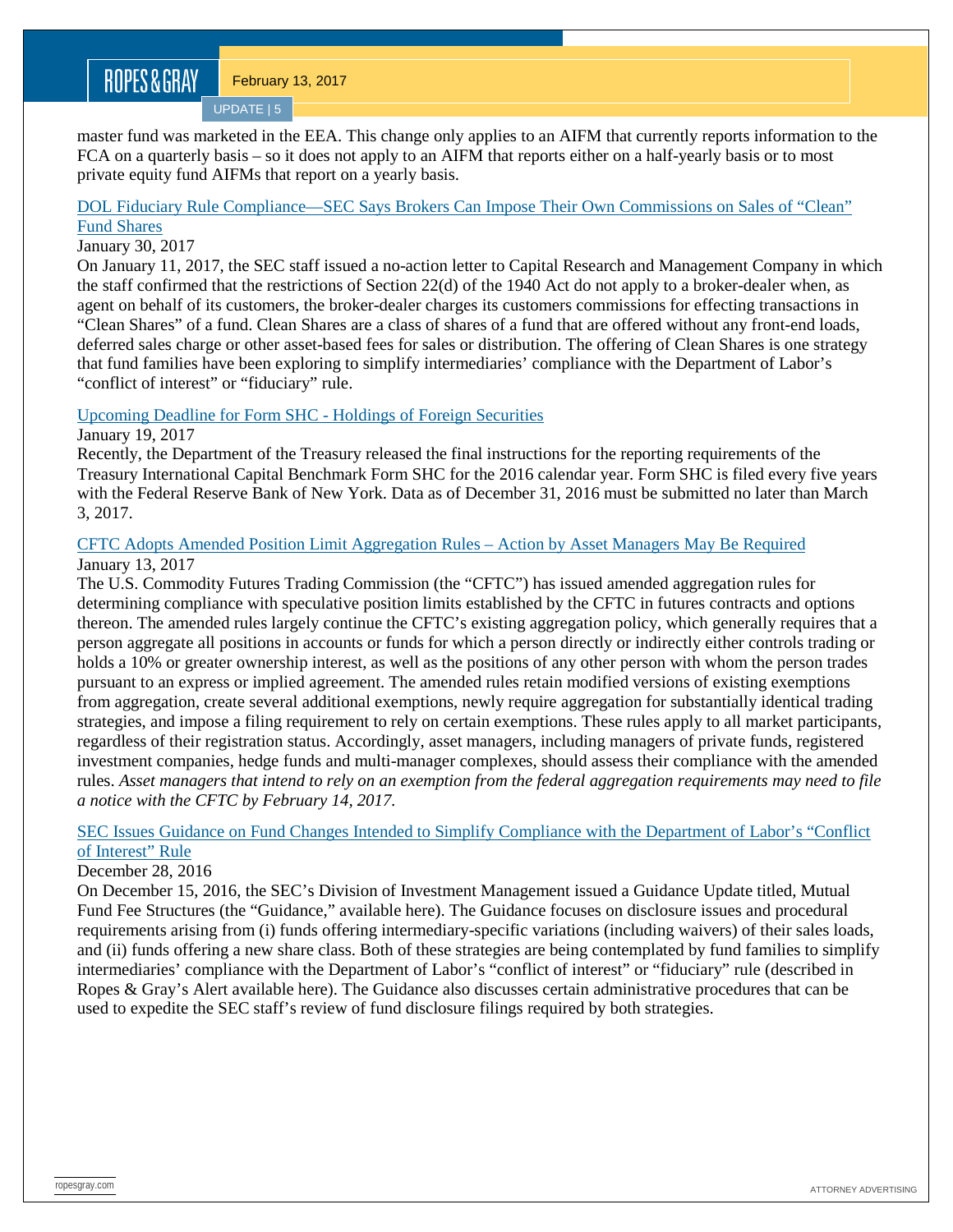UPDATE | 6

### [Volcker Rule: FRB Issues Policy Statement on Extensions for Non-Conforming Legacy Illiquid Funds; Applications](https://www.ropesgray.com/newsroom/alerts/2016/December/Volcker-Rule-FRB-Issues-Policy-Statement-on-Extensions-for-Non-Conforming-Legacy-Illiquid-Funds.aspx)  [Due by Jan. 20,](https://www.ropesgray.com/newsroom/alerts/2016/December/Volcker-Rule-FRB-Issues-Policy-Statement-on-Extensions-for-Non-Conforming-Legacy-Illiquid-Funds.aspx) 2017

### December 20, 2016

On December 9, 2016, the Federal Reserve Board (the "Board") issued a Statement of Policy (the "Policy Statement") regarding extension of the conformance period for investments in legacy illiquid covered funds under the final regulations implementing the Volcker Rule. The Board had previously given banking entities until July 21, 2017 to conform covered fund investments with the requirements of the Volcker Rule. Applications for the five-year extension must be filed on or before January 20, 2017 (i.e., 180 days before the end of the current conformance period). If an extension request is granted, final, complete conformity with the Volcker Rule may be extended until July 21, 2022.

### [Supreme Court Confirms Broad Reach of Insider Trading Liability](https://www.ropesgray.com/newsroom/alerts/2016/December/Supreme-Court-Confirms-Broad-Reach-of-Insider-Trading-Liability.aspx)

### December 6, 2016

The Supreme Court issued its decision in *Salman v. United States*, clarifying the personal benefit standard of insider trading under the federal securities laws. In resolving what it called a "narrow" issue, the Court reaffirmed the longstanding "guiding principle" of *Dirks v. SEC* that disclosing nonpublic material information to a "trading relative or friend," even without any showing of pecuniary or tangible gain to the tipper, can give rise to criminal insider trading liability. In such situations, the Court concluded, the "tip and trade resemble trading by the insider followed by a gift of the profits to the recipient." *Salman* thus underscores that market participants should continue to exercise vigilance when disseminating or receiving any material nonpublic information.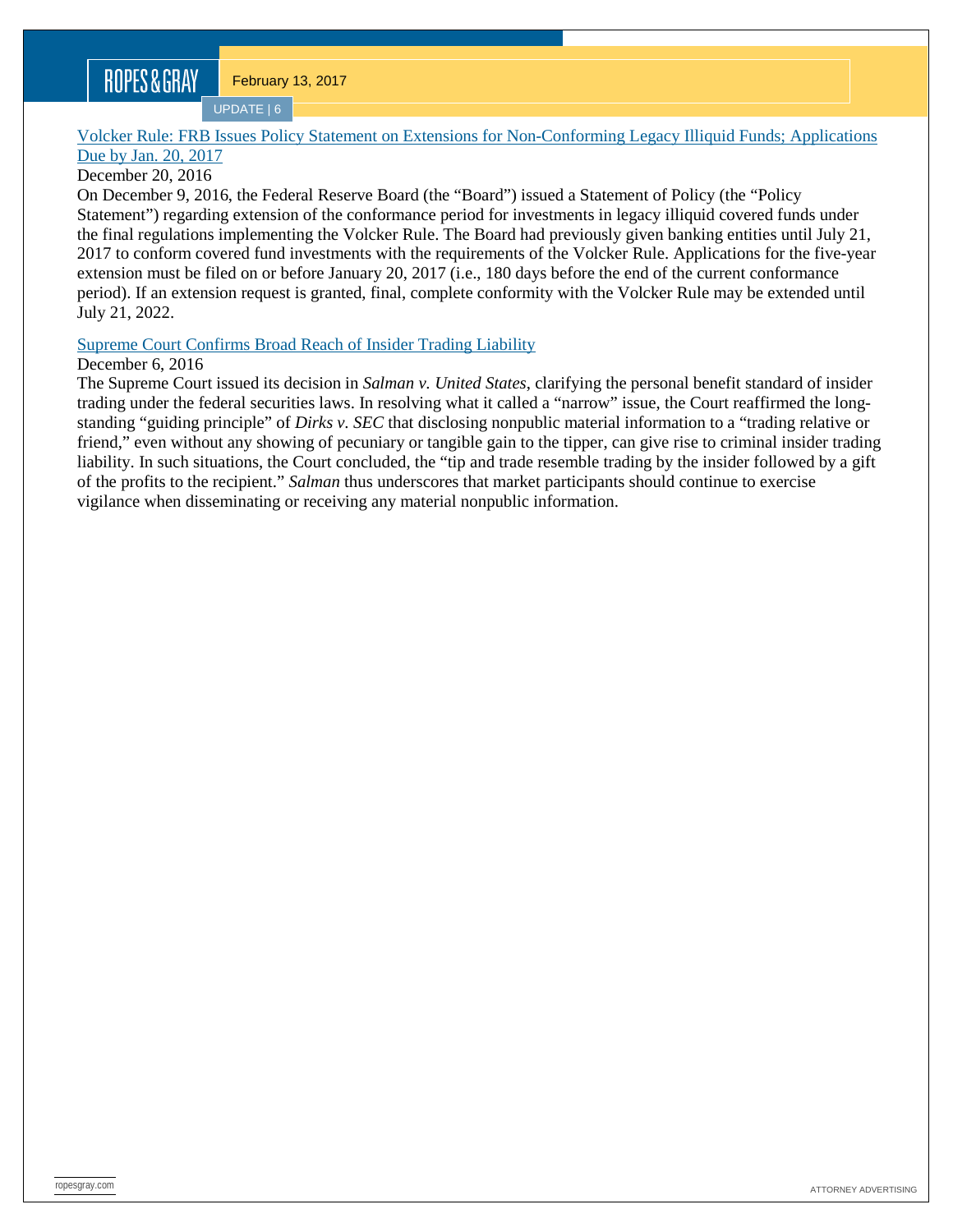UPDATE | 7

If you would like to learn more about the developments discussed in this Update, please contact the Ropes & Gray attorney with whom you regularly work or any member of the Ropes & Gray Investment Management group listed below.

United States

**[Mark I. Bane](http://www.ropesgray.com/markbane/)** New York, NY +1 212 841 8808 [mark.bane@ropesgray.com](mailto:mark.bane@ropesgray.com)

**[Sarah](http://www.ropesgray.com/sarahdavidoff/) Clinton** Boston, MA +1 617 951 7375 [sarah.clinton@ropesgray.com](mailto:sarah.clinton@ropesgray.com)

**[Timothy W. Diggins](http://www.ropesgray.com/timothydiggins/)** Boston, MA +1 617 951 7389 [timothy.diggins@ropesgray.com](mailto:timothy.diggins@ropesgray.com)

**[John D. Donovan](http://www.ropesgray.com/johndonovan/)** Boston, MA +1 617 951 7566 [john.donovan@ropesgray.com](mailto:john.donovan@ropesgray.com)

**[Leigh R. Fraser](http://www.ropesgray.com/leighfraser/)** Boston, MA +1 617 951 7485 [leigh.fraser@ropesgray.com](mailto:leigh.fraser@ropesgray.com)

**[Thomas R. Hiller](http://www.ropesgray.com/thomashiller/)** Boston, MA +1 617 951 7439 [thomas.hiller@ropesgray.com](mailto:thomas.hiller@ropesgray.com)

**[Jeffrey R. Katz](http://www.ropesgray.com/jeffreykatz/)** Boston, MA +1 617 951 7072 [jeffrey.katz@ropesgray.com](mailto:jeffrey.katz@ropesgray.com)

**[Brian D. McCabe](http://www.ropesgray.com/brianmccabe/)** Boston, MA +1 617 951 7801 [brian.mccabe@ropesgray.com](mailto:brian.mccabe@ropesgray.com) **[Jason E. Brown](http://www.ropesgray.com/jebrown/)** Boston, MA

+1 617 951 7942 [jebrown@ropesgray.com](mailto:jebrown@ropesgray.com)

**[Sarah Davidoff](http://www.ropesgray.com/sarahdavidoff/)** New York, NY +1 212 596 9017 [sarah.davidoff@ropesgray.com](mailto:sarah.davidoff@ropesgray.com)

**[Isabel R. Dische](http://www.ropesgray.com/biographies/d/isabel-kr-dische.aspx)** New York, NY +1 212 841 0628 [isabel.dische@ropesgray.com](mailto:isabel.dische@ropesgray.com)

**[John C. Ertman](http://www.ropesgray.com/johnertman/)** New York, NY +1 212 841 0669 [john.ertman@ropesgray.com](mailto:john.ertman@ropesgray.com)

**[Pamela](http://www.ropesgray.com/leighfraser/) Glazier** Boston, MA +1 617 951 7420 [pamela.glazier@ropesgray.com](mailto:pamela.glazier@ropesgray.com)

**[William D. Jewett](http://www.ropesgray.com/williamjewett/)** Boston, MA +1 617 951 7070 [william.jewett@ropesgray.com](mailto:william.jewett@ropesgray.com)

**[Christopher A. Klem](http://www.ropesgray.com/christopherklem/)** Boston, MA +1 617 951 7410 [christopher.klem@ropesgray.com](mailto:christopher.klem@ropesgray.com)

> **[Stephen C. Moeller-Sally](http://www.ropesgray.com/stephenmoeller-sally/)** Boston, MA +1 617 951 7012 [ssally@ropesgray.com](mailto:ssally@ropesgray.com)

**[Bryan Chegwidden](http://www.ropesgray.com/bryanchegwidden/)**

New York, NY +1 212 497 3636 [bryan.chegwidden@ropesgray.com](mailto:bryan.chegwidden@ropesgray.com)

**[Gregory C. Davis](http://www.ropesgray.com/gregorydavis/)** San Francisco, CA +1 415 315 6327 [gregory.davis@ropesgray.com](mailto:gregory.davis@ropesgray.com)

**[Michael G. Doherty](http://www.ropesgray.com/michaeldoherty/)** New York, NY +1 212 497 3612 [michael.doherty@ropesgray.com](mailto:michael.doherty@ropesgray.com)

**[Laurel FitzPatrick](http://www.ropesgray.com/laurelfitzpatrick/)** New York, NY +1 212 497 3610 [laurel.fitzpatrick@ropesgray.com](mailto:laurel.fitzpatrick@ropesgray.com)

**[Mark Gurevich](http://www.ropesgray.com/biographies/g/mark-gurevich.aspx)** New York, NY +1 212 841 0657 [mark.gurevich@ropesgray.com](mailto:mark.gurevich@ropesgray.com)

**[Susan A. Johnston](http://www.ropesgray.com/susanjohnston/)** Boston, MA +1 617 951 7301 [susan.johnston@ropesgray.com](mailto:susan.johnston@ropesgray.com)

**[John M. Loder](http://www.ropesgray.com/johnloder/)** Boston, MA +1 617 951 7405 [john.loder@ropesgray.com](mailto:john.loder@ropesgray.com)

**[Deborah A. Monson](http://www.ropesgray.com/deborahmonson/)** Chicago, IL +1 312 845 1225 [deborah.monson@ropesgray.com](mailto:deborah.monson@ropesgray.com)